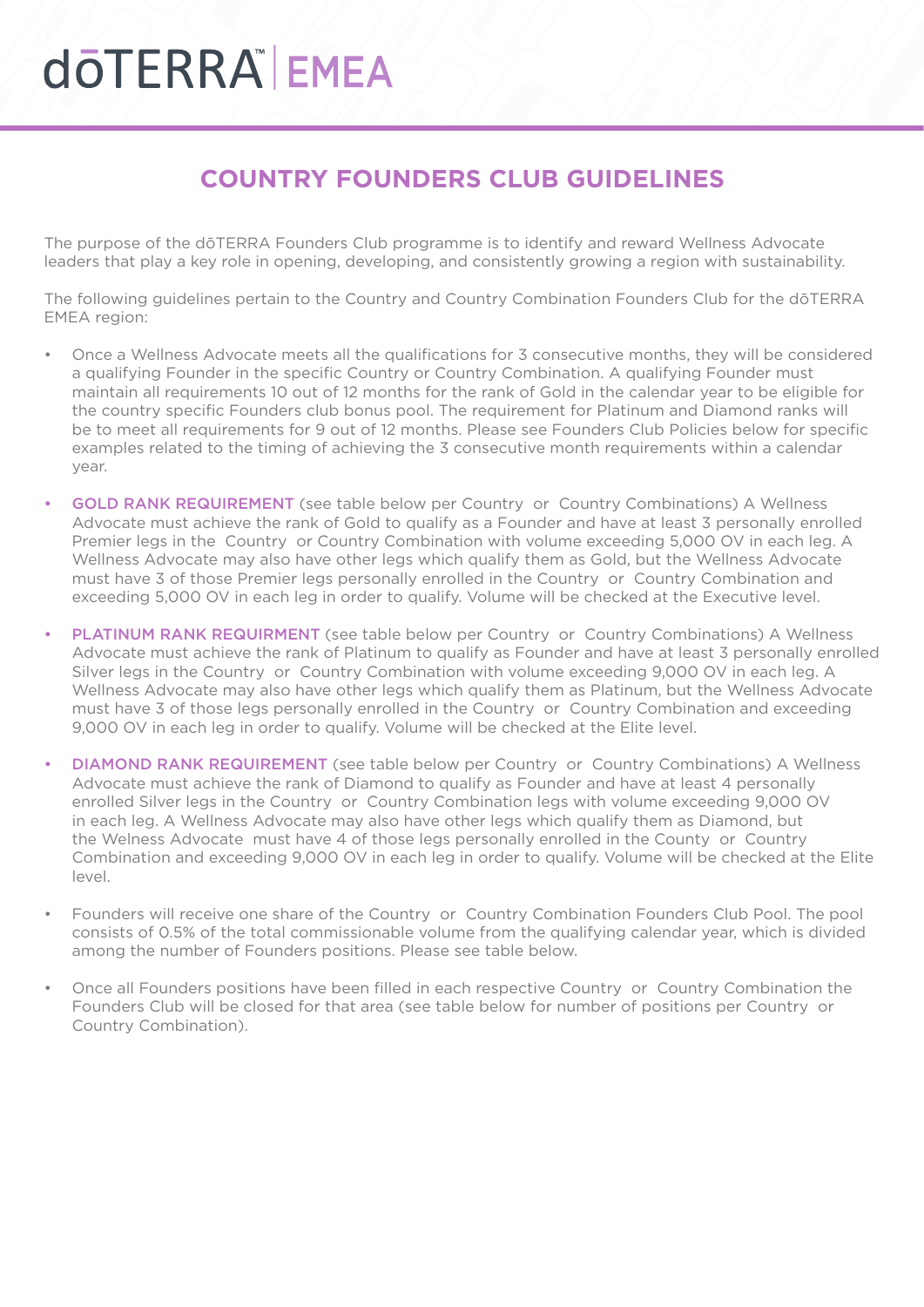# **döTERRA EMEA**

| <b>Country or Country Combinations</b>                                 | <b>Number of Country or Country</b><br><b>Combination Founder Positions</b> | <b>Country Rank</b><br>Requirement | <b>Opening Date</b> |
|------------------------------------------------------------------------|-----------------------------------------------------------------------------|------------------------------------|---------------------|
| Lithuania [CLOSED]<br>Estonia [CLOSED]<br>Latvia [CLOSED]              | 5                                                                           | Gold                               | 1-Jun-17            |
| <b>Bulgaria [CLOSED]</b><br>Moldova (GAC) [CLOSED]<br>Romania [CLOSED] | 10                                                                          | Gold                               | $1-Sept-17$         |
| Greece<br>Cyprus<br>Malta                                              | 7                                                                           | Gold                               | $1-Jun-17$          |
| Czech Republic<br>Slovakia                                             | 10                                                                          | Platinum                           | 1-Jun-17            |
| Hungary [CLOSED]                                                       | 5                                                                           | Gold                               | 1-Jun-17            |
| Bosnia or Herzegovina (GAC)<br>Croatia<br>Slovenia                     | 5                                                                           | Platinum                           | $1-Sep-17$          |
| Poland                                                                 | 10 <sup>°</sup>                                                             | Gold                               | $1-Jun-17$          |
| Austria [CLOSED]                                                       | 5                                                                           | Diamond                            | $1-Jun-17$          |
| Belgium<br>Luxembourg                                                  | 7                                                                           | Gold                               | 1-Jun-17            |
| Switzerland<br>Liechtenstein                                           | 5                                                                           | Diamond                            | 1-Jun-17            |
| France<br>Andorra<br>Monaco                                            | 15                                                                          | Gold                               | $1-Jun-17$          |
| Germany                                                                | 17                                                                          | Diamond                            | 1-Jun-17            |
| Ireland                                                                | 5                                                                           | Platinum                           | $1-Jun-17$          |
| Italy [CLOSED]                                                         | Gold<br>15                                                                  |                                    | $1-Jun-17$          |
| Netherlands                                                            | $\overline{7}$                                                              | Diamond                            | $1-Jun-17$          |
| Iceland<br>Denmark<br>Finland<br>Norway<br>Sweden                      | 10                                                                          | Platinum                           | $1-Jun-17$          |
| Portugal [CLOSED]                                                      | 5                                                                           | Gold                               | 1-Jun-17            |
| Spain                                                                  | 10                                                                          | Gold                               | $1-Jun-17$          |
| United Kingdom                                                         | 15                                                                          | Diamond                            | $1-Jun-17$          |
| Israel [CLOSED]                                                        | 5                                                                           | Gold                               | 1-Jun-17            |
| Russia [CLOSED]                                                        | 30                                                                          | Gold                               | 1-Jan-20            |
| South Africa                                                           | $20\,$                                                                      | Gold                               | $1-Oct-19$          |